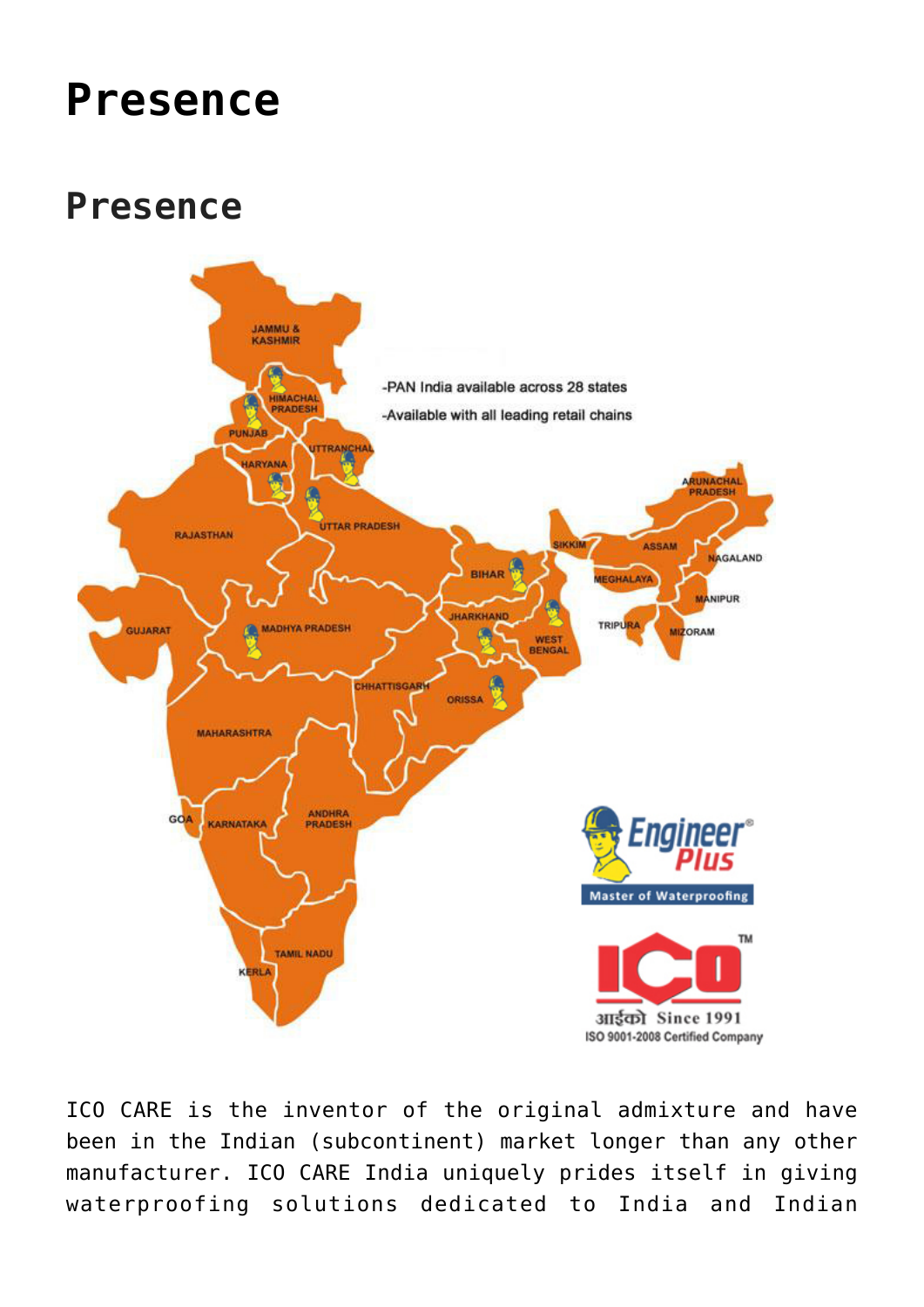subcontinent construction methodologies. ICO CARE's experience is second to none as it's based on real world application and specification needs.

### **You have choices. Why should you do business with ICO CARE?**

- You are responsible for the success of your project
- Your choice of waterproofing systems is critical to that success
- Making the right decisions will impact your schedule, profit, reputation, and the risk/liability you will take on
- Only ICO CARE can protect your schedule, profit, reputation because only ICO CARE can offer a complete and proven system that takes the risk out of concrete waterproofing
- You want to work with a partner who understands the unique Indian market and who benefits from being present in the Indian market longer than any other supplier or manufacturer

ICO CARE India is part of ICO CARE International which has been a worldwide leader in the manufacturing and distribution of crystalline concrete waterproofing systems since 1991.

The Indian market is as challenging as it is unique. While other manufacturers have come and gone (and sometimes come back) ICO CARE India has been a continuous presence in the Indian market for over 20 years. Our managing director is Mr. Deepak Bhandari, is a very well respected industry expert with close to four decades of experience in India and across the globe.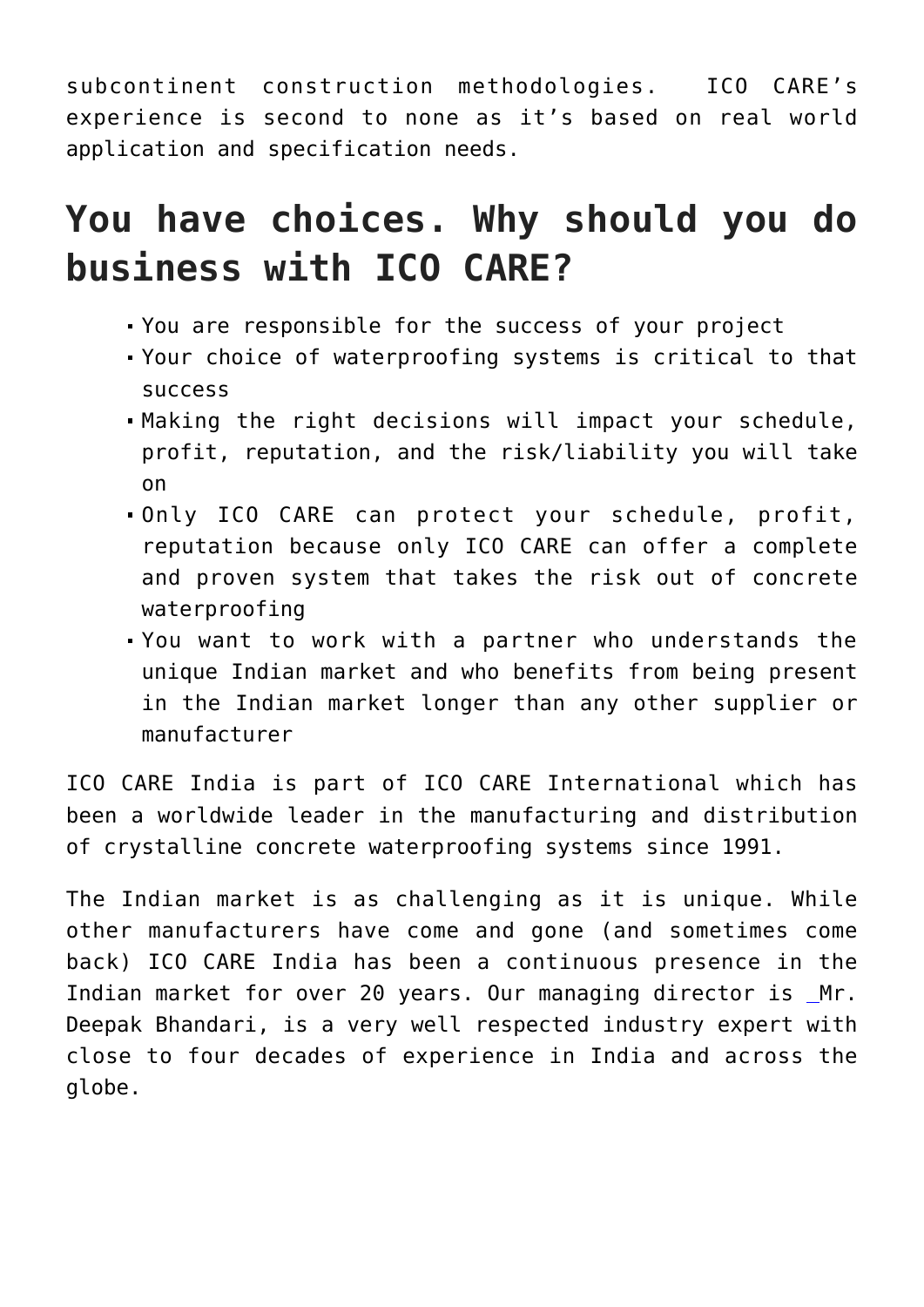## **Unique Indian expertise, global experience**

ICO CARE India uniquely prides itself in giving waterproofing solutions dedicated to Indian construction methodologies. Renowned real estate companies such as DLF, Unitech, Parsavnath, Ansals, Omaxe, Eros, L&T and many more private builder firms have benefited from solutions based on 'real world' experience of the local market.

As a trusted company, we have created a large government clientele by working with the likes of the Airport Authority of India, New Delhi Municipal Corporation (NDMC), Delhi Development Authority (DDA), Central Public Works Department (CPWD), Public Works Department (PWD), Delhi Metro Rail Corporation (DMRC), HPL, EIL and various refineries etc.

Moreover, ICO CARE International is able to leverage its global experience as a worldwide leader in the manufacturing and distribution of crystalline concrete waterproofing systems when the need arises in India.

ICO CARE's concrete waterproofing technology continues to revolutionize the industry. Developed in ICO CARE's dedicated concrete research laboratory and tested in the field for over 40 years, the ICOCARE Concrete Waterproofing System is the world's leading integral crystalline waterproofing technology.

Today ICO CARE International's products are distributed globally and can be found in many of the world's most iconic structures. By taking the risk out of concrete waterproofing ICO CARE's systems both protect your structure and your reputation – long term.

### **Simplify your life with Crystalline**